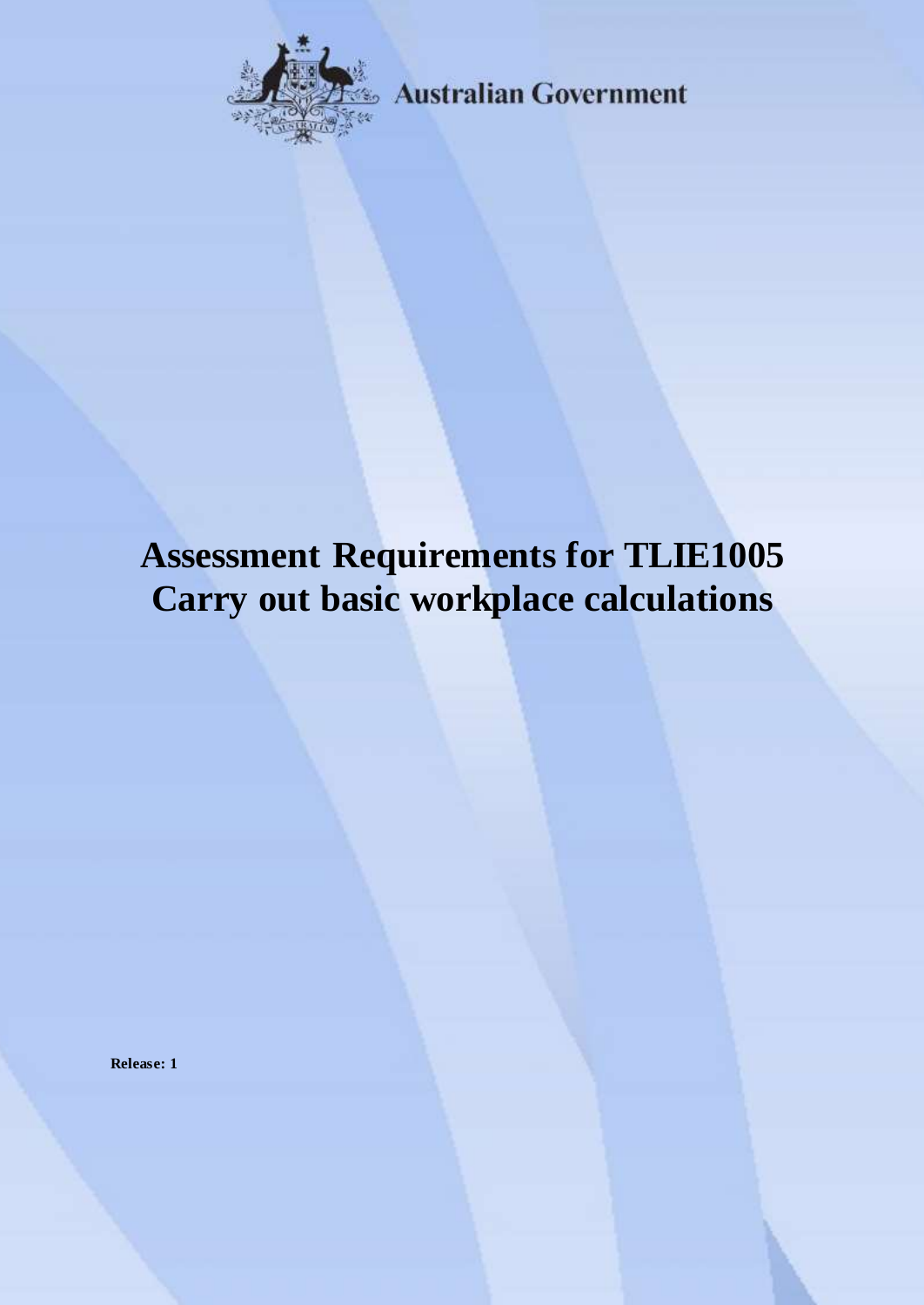## **Assessment Requirements for TLIE1005 Carry out basic workplace calculations**

### **Modification History**

Release 1. This is the first release of this unit of competency in the TLI Transport and Logistics Training Package.

## **Performance Evidence**

Evidence required to demonstrate competence in this unit must be relevant to and satisfy all of the requirements of the elements and performance criteria on at least one occasion and include:

- applying relevant legislation and workplace procedures
- carrying out basic calculations as they relate to the job role
- completing documentation related to work activities
- identifying the most common forms of calculations as they relate to the job role
- interpreting graphical representations of mathematical information
- operating and adapting to differences in equipment in accordance with standard operating procedures
- reading and interpreting instructions, procedures and information relevant to basic workplace calculations
- working systematically with required attention to detail.

## **Knowledge Evidence**

Evidence required to demonstrate competence in this unit must be relevant to and satisfy all of the requirements of the elements and performance criteria and include knowledge of:

- basic mathematical operations and techniques
- procedures for identifying and using relevant workplace technology when carrying out workplace calculations
- relevant procedures and duty of care requirements
- relevant work health and safety (WHS)/occupational health and safety (OHS) responsibilities
- typical mathematical problems, and appropriate action and solutions
- ways of representing basic mathematical information.